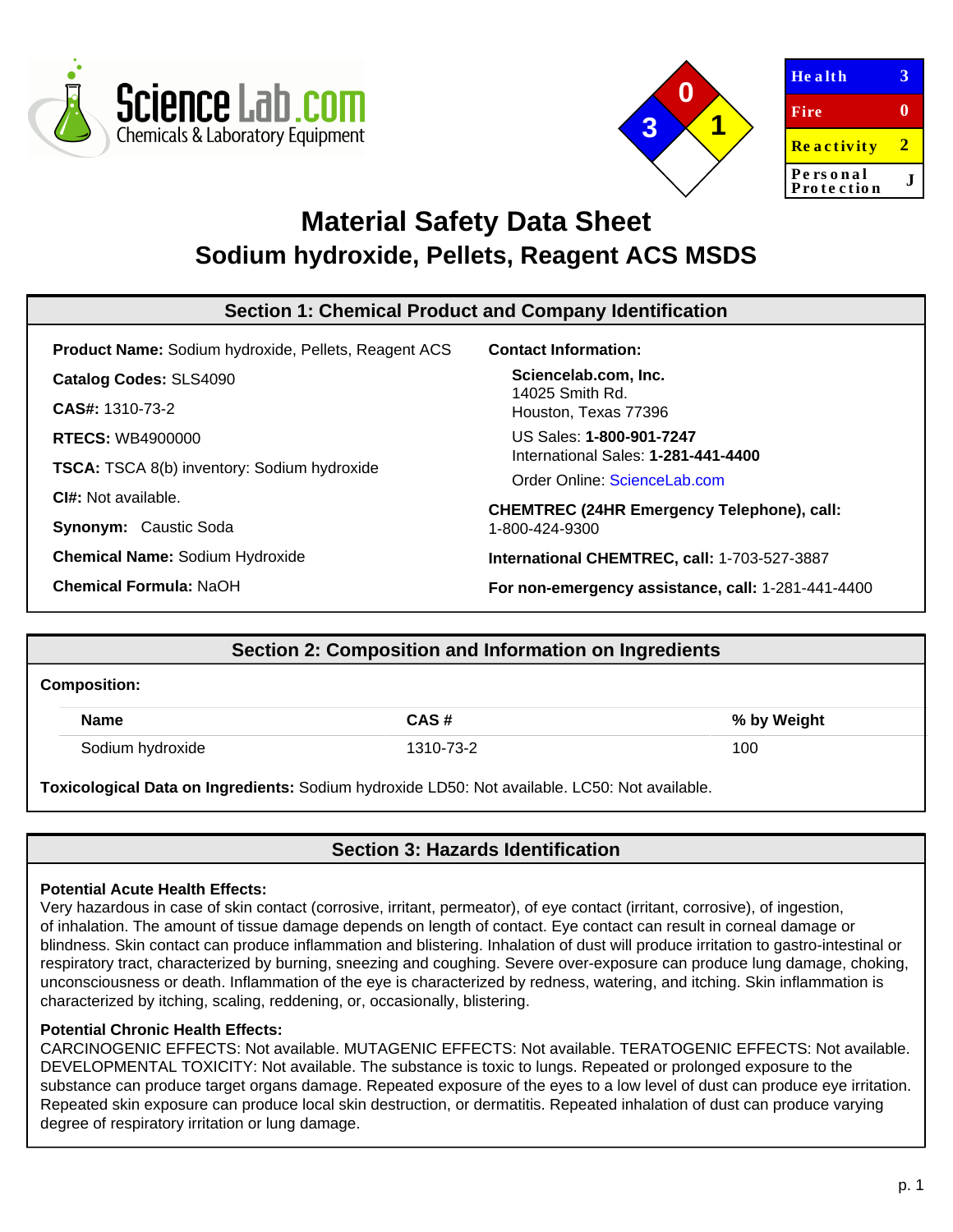# **Section 4: First Aid Measures**

#### **Eye Contact:**

Check for and remove any contact lenses. In case of contact, immediately flush eyes with plenty of water for at least 15 minutes. Cold water may be used. Get medical attention immediately.

#### **Skin Contact:**

In case of contact, immediately flush skin with plenty of water for at least 15 minutes while removing contaminated clothing and shoes. Cover the irritated skin with an emollient. Cold water may be used.Wash clothing before reuse. Thoroughly clean shoes before reuse. Get medical attention immediately.

#### **Serious Skin Contact:**

Wash with a disinfectant soap and cover the contaminated skin with an anti-bacterial cream. Seek medical attention.

#### **Inhalation:**

If inhaled, remove to fresh air. If not breathing, give artificial respiration. If breathing is difficult, give oxygen. Get medical attention immediately.

#### **Serious Inhalation:**

Evacuate the victim to a safe area as soon as possible. Loosen tight clothing such as a collar, tie, belt or waistband. If breathing is difficult, administer oxygen. If the victim is not breathing, perform mouth-to-mouth resuscitation. WARNING: It may be hazardous to the person providing aid to give mouth-to-mouth resuscitation when the inhaled material is toxic, infectious or corrosive. Seek immediate medical attention.

#### **Ingestion:**

Do NOT induce vomiting unless directed to do so by medical personnel. Never give anything by mouth to an unconscious person. If large quantities of this material are swallowed, call a physician immediately. Loosen tight clothing such as a collar, tie, belt or waistband.

**Serious Ingestion:** Not available.

### **Section 5: Fire and Explosion Data**

**Flammability of the Product:** Non-flammable.

**Auto-Ignition Temperature:** Not applicable.

**Flash Points:** Not applicable.

**Flammable Limits:** Not applicable.

**Products of Combustion:** Not available.

**Fire Hazards in Presence of Various Substances:** of metals

#### **Explosion Hazards in Presence of Various Substances:**

Risks of explosion of the product in presence of mechanical impact: Not available. Risks of explosion of the product in presence of static discharge: Not available. Slightly explosive in presence of heat.

**Fire Fighting Media and Instructions:** Not applicable.

#### **Special Remarks on Fire Hazards:**

sodium hydroxide + zinc metal dust causes ignition of the latter. Under proper conditions of temperature, pressure and state of division, it can ignite or react violently with acetaldehyde, ally alcohol, allyl chloride, benzene-1,4-diol, chlorine trifluoride, 1,2 dichlorethylene, nitroethane, nitromethane, nitroparaffins, nitropropane, cinnamaldehyde, 2,2-dichloro-3,3-dimethylbutane. Sodium hydroxide in contact with water may generate enough heat to ignite adjacent combustible materials. Phosphorous boiled with NaOH yields mixed phosphines which may ignite spontanously in air. sodium hydroxide and cinnamaldehyde + heat may cause ignition. Reaction with certain metals releases flammable and explosive hydrogen gas.

#### **Special Remarks on Explosion Hazards:**

Sodium hydroxide reacts to form explosive products with ammonia + silver nitrate. Benzene extract of allyl benzenesulfonate prepared from allyl alcohol, and benzene sulfonyl chloride in presence of aquesous sodium hydroxide, under vacuum distillation, residue darkened and exploded. Sodium Hydroxde + impure tetrahydrofuran, which can contain peroxides, can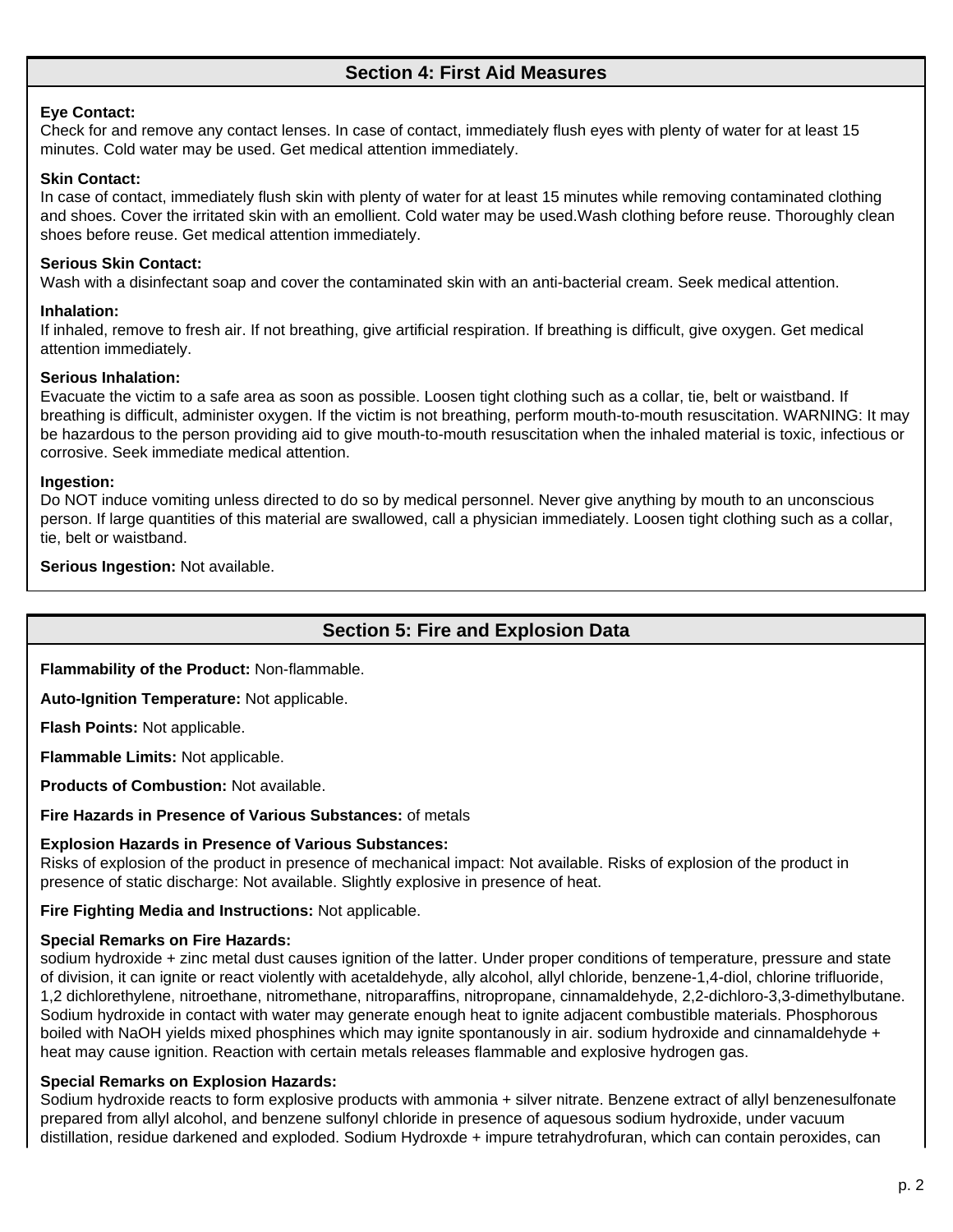cause serious explosions. Dry mixtures of sodium hydroxide and sodium tetrahydroborate liberate hydrogen explosively at 230-270 deg. C. Sodium Hydroxide reacts with sodium salt of trichlorophenol + methyl alcohol + trichlorobenzene + heat to cause an explosion.

# **Section 6: Accidental Release Measures**

#### **Small Spill:**

Use appropriate tools to put the spilled solid in a convenient waste disposal container. If necessary: Neutralize the residue with a dilute solution of acetic acid.

#### **Large Spill:**

Corrosive solid. Stop leak if without risk. Do not get water inside container. Do not touch spilled material. Use water spray to reduce vapors. Prevent entry into sewers, basements or confined areas; dike if needed. Call for assistance on disposal. Neutralize the residue with a dilute solution of acetic acid. Be careful that the product is not present at a concentration level above TLV. Check TLV on the MSDS and with local authorities.

### **Section 7: Handling and Storage**

#### **Precautions:**

Keep container dry. Do not breathe dust. Never add water to this product. In case of insufficient ventilation, wear suitable respiratory equipment. If you feel unwell, seek medical attention and show the label when possible. Avoid contact with skin and eyes. Keep away from incompatibles such as oxidizing agents, reducing agents, metals, acids, alkalis, moisture.

**Storage:** Keep container tightly closed. Keep container in a cool, well-ventilated area. Do not store above 23°C (73.4°F).

## **Section 8: Exposure Controls/Personal Protection**

#### **Engineering Controls:**

Use process enclosures, local exhaust ventilation, or other engineering controls to keep airborne levels below recommended exposure limits. If user operations generate dust, fume or mist, use ventilation to keep exposure to airborne contaminants below the exposure limit.

#### **Personal Protection:**

Splash goggles. Synthetic apron. Vapor and dust respirator. Be sure to use an approved/certified respirator or equivalent. Gloves.

#### **Personal Protection in Case of a Large Spill:**

Splash goggles. Full suit. Vapor and dust respirator. Boots. Gloves. A self contained breathing apparatus should be used to avoid inhalation of the product. Suggested protective clothing might not be sufficient; consult a specialist BEFORE handling this product.

#### **Exposure Limits:**

CEIL: 2 from ACGIH (TLV) [United States] [1995] Consult local authorities for acceptable exposure limits.

### **Section 9: Physical and Chemical Properties**

### **Physical state and appearance:** Solid.

**Odor:** Odorless.

**Taste:** Not available.

**Molecular Weight:** 40 g/mole

**Color:** White.

**pH (1% soln/water):** 13.5 [Basic.]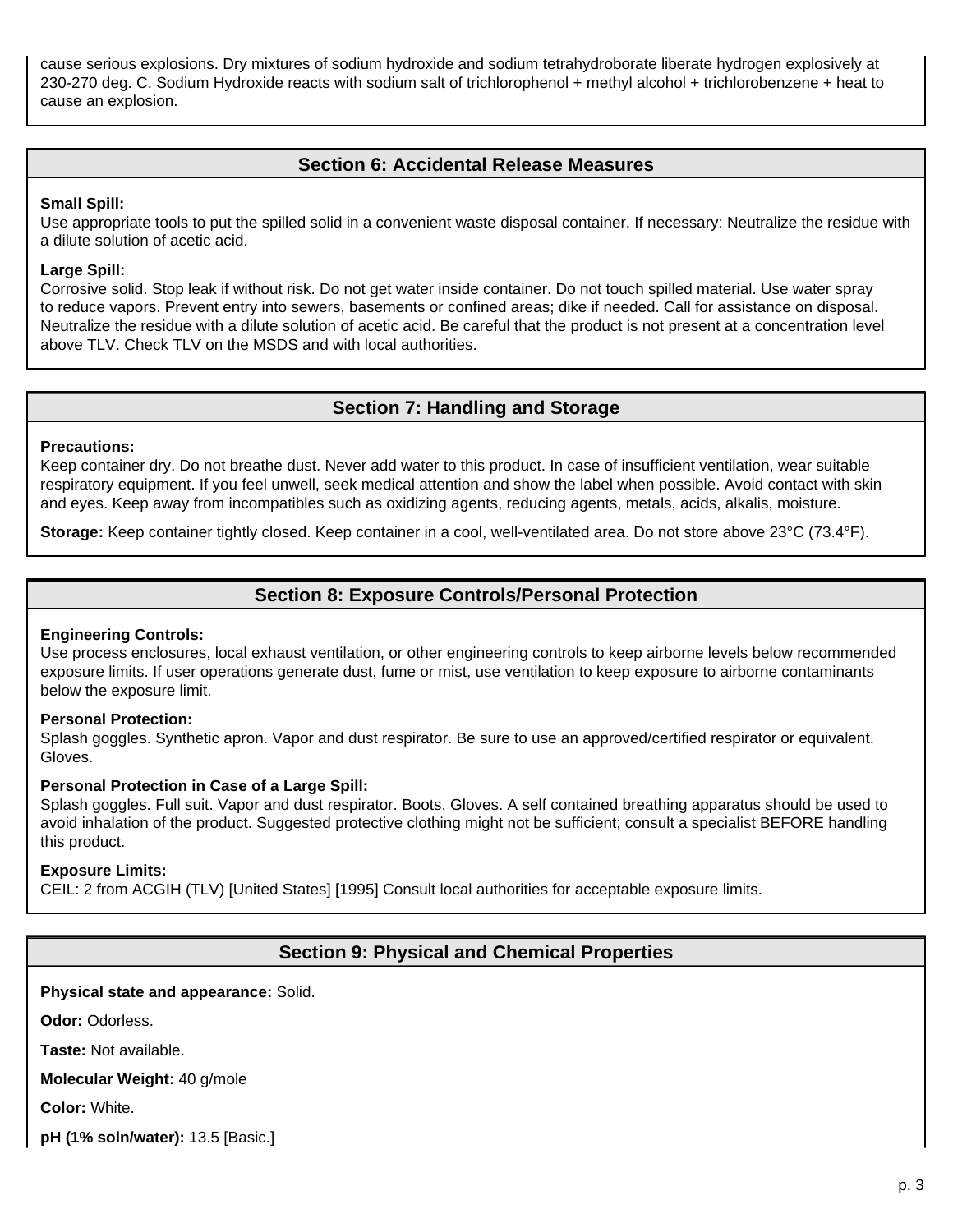**Boiling Point:** 1388°C (2530.4°F) **Melting Point:** 323°C (613.4°F) **Critical Temperature:** Not available. **Specific Gravity:** 2.13 (Water = 1) **Vapor Pressure:** Not applicable. **Vapor Density:** Not available. **Volatility:** Not available. **Odor Threshold:** Not available. **Water/Oil Dist. Coeff.:** Not available. **Ionicity (in Water):** Not available. **Dispersion Properties:** See solubility in water. **Solubility:** Easily soluble in cold water.

# **Section 10: Stability and Reactivity Data**

**Stability:** The product is stable.

**Instability Temperature:** Not available.

**Conditions of Instability:** Not available.

#### **Incompatibility with various substances:**

Highly reactive with metals. Reactive with oxidizing agents, reducing agents, acids, alkalis, moisture.

**Corrosivity:** Not available.

#### **Special Remarks on Reactivity:**

Hygroscopic. Much heat is evolved when solid material is dissolved in water. Therefore cold water and caution must be used for this process. Sodium hydroxide solution and octanol + diborane during a work-up of a reaction mixture of oxime and diborane in tetrahyrofuran is very exothermic, a mild explosion being noted on one occassion. Reactive with water, acids, acid chlorides, strong bases, strong oxidizing agents, strong reducing agents, flammable liquids, organic halogens, metals (i.e aluminum, tin, zinc), nitromethane, glacial acetic acid, acetic anhydride, acrolein, chlorohydrin, chlorosulfonic acid, ethylene cyanohydrin, glyoxal, hydrochloric acid, sulfuric acid, hydrosulfuric acid, nitric acid, oleum, propiolactone, acylonitrile, phorosous pentoxide, chloroethanol, chloroform-methanol, tetrahydroborate, cyanogen azide, 1,2,4,5 tetrachlorobenzene, cinnamaldehyde. Reacts with formaldehyde hydroxide to yield formic acid, and hydrogen.

**Special Remarks on Corrosivity:** Very caustic to aluminum and other metals in presence of moisture.

**Polymerization:** Will not occur.

# **Section 11: Toxicological Information**

**Routes of Entry:** Absorbed through skin. Dermal contact. Eye contact. Inhalation. Ingestion.

#### **Toxicity to Animals:**

LD50: Not available. LC50: Not available.

**Chronic Effects on Humans:** Causes damage to the following organs: lungs.

#### **Other Toxic Effects on Humans:**

Extremely hazardous in case of inhalation (lung corrosive). Very hazardous in case of skin contact (corrosive, irritant, permeator), of eye contact (corrosive), of ingestion, .

**Special Remarks on Toxicity to Animals:**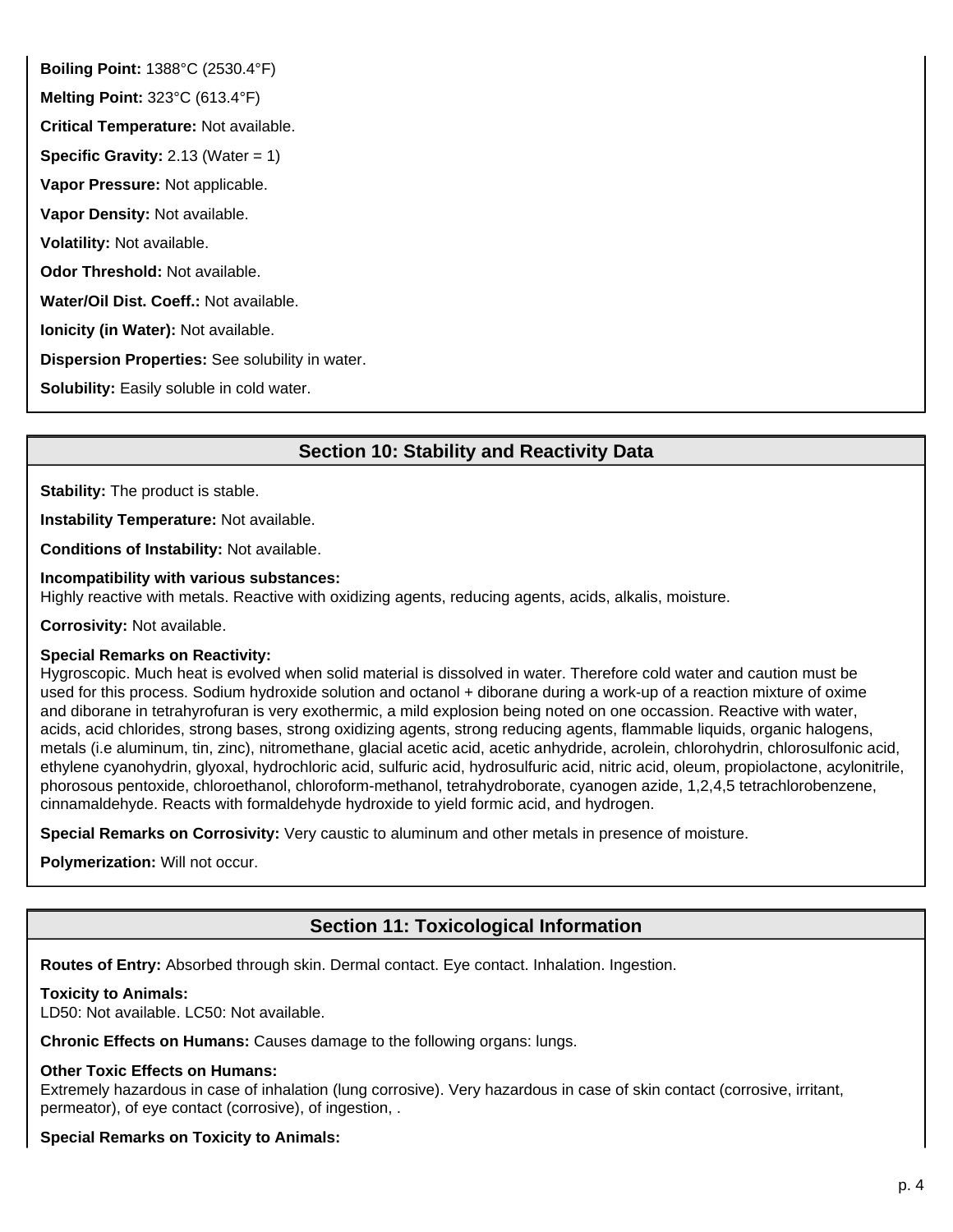Lowest Published Lethal Dose: LDL [Rabbit] - Route: Oral; Dose: 500 mg/kg

**Special Remarks on Chronic Effects on Humans:** May affect genetic material (mutagenic). Investigation as a mutagen (cytogenetic analysis), but no data available.

### **Special Remarks on other Toxic Effects on Humans:**

Acute Potential Health Effects: Skin: May be harmful if absorbed through skin. Causes severe skin irritation and burns. May cause deep penetrating ulcers of the skin. Eyes: Causes severe eye irritation and burns. May cause chemical conjunctivitis and corneal damage. Inhalation: Harmful if inhaled. Causes severe irritation of the respiratory tract and mucous membranes with coughing, burns, breathing difficulty, and possible coma. Irritation may lead the chemical pneumonitis and pulmonary edema. Causes chemical burns to the respiratory tract and mucous membranes. Ingestion: May be fatal if swallowed. May cause severe and permanent damage to the digestive tract. Causes severe gastrointestinal tract irritation and burns. May cause perforation of the digestive tract. Causes severe pain, nausea, vomiting, diarrhea, and shock. May cause corrosion and permanent destruction of the esophagus and digestive tract.

# **Section 12: Ecological Information**

**Ecotoxicity:** Not available.

**BOD5 and COD:** Not available.

**Products of Biodegradation:**

Possibly hazardous short term degradation products are not likely. However, long term degradation products may arise.

**Toxicity of the Products of Biodegradation:** The product itself and its products of degradation are not toxic.

**Special Remarks on the Products of Biodegradation:** Not available.

# **Section 13: Disposal Considerations**

**Waste Disposal:**

Waste must be disposed of in accordance with federal, state and local environmental control regulations.

# **Section 14: Transport Information**

**DOT Classification:** Class 8: Corrosive material

**Identification:** : Sodium hydroxide, solid UNNA: 1823 PG: II

**Special Provisions for Transport:** Not available.

# **Section 15: Other Regulatory Information**

#### **Federal and State Regulations:**

Illinois toxic substances disclosure to employee act: Sodium hydroxide Illinois chemical safety act: Sodium hydroxide New York release reporting list: Sodium hydroxide Rhode Island RTK hazardous substances: Sodium hydroxide Pennsylvania RTK: Sodium hydroxide Minnesota: Sodium hydroxide Massachusetts RTK: Sodium hydroxide New Jersey: Sodium hydroxide Louisiana spill reporting: Sodium hydroxide California Director's List of Hazardous Substances: Sodium hydroxide TSCA 8(b) inventory: Sodium hydroxide CERCLA: Hazardous substances.: Sodium hydroxide: 1000 lbs. (453.6 kg)

### **Other Regulations:**

OSHA: Hazardous by definition of Hazard Communication Standard (29 CFR 1910.1200). EINECS: This product is on the European Inventory of Existing Commercial Chemical Substances.

### **Other Classifications:**

**WHMIS (Canada):** CLASS E: Corrosive solid.